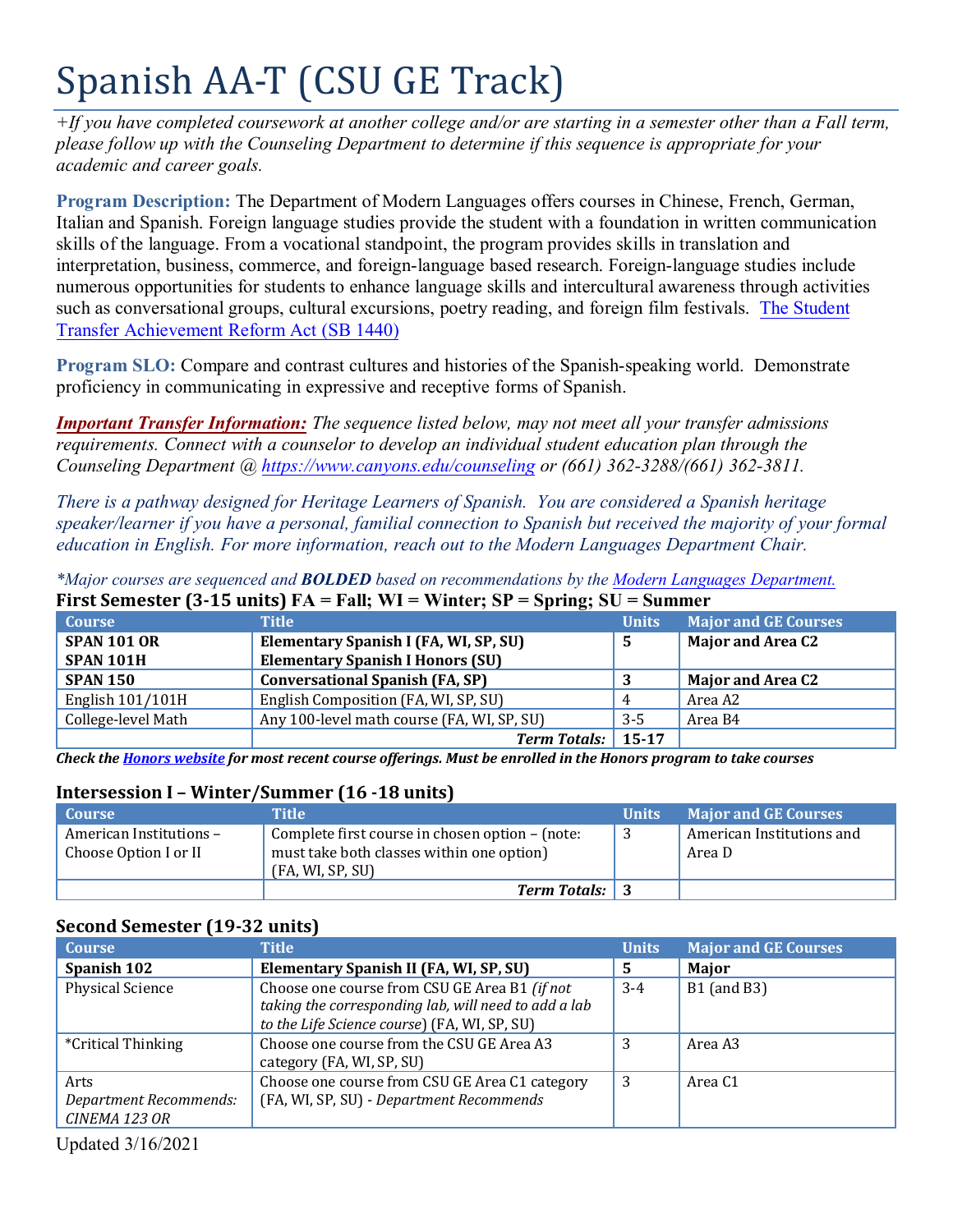| CINEMA 131 OR<br>MUSIC 108 | American Cinema: Crossing Cultures (FA, SP) OR<br>History of International Cinema(FA) OR |  |
|----------------------------|------------------------------------------------------------------------------------------|--|
|                            | World Music(FA, WI, SP, SU)                                                              |  |
|                            | Term Totals: 14-15                                                                       |  |

 *\*Some CSU Schools will require a second semester of English Composition.* 

# **Third Semester (33-46 units)**

| <b>Course</b>                                    | <b>Title</b>                                                                                                                                              | <b>Units</b> | <b>Major and GE Courses</b>         |
|--------------------------------------------------|-----------------------------------------------------------------------------------------------------------------------------------------------------------|--------------|-------------------------------------|
| Spanish 201                                      | Intermediate Spanish I (FA, SP, SU)                                                                                                                       | 5.           | Major                               |
| COMS 105/105H or<br><b>COMS 120</b>              | Fundamentals of Public Speaking (FA, WI, SP, SU)<br>or Small Group Communication (FA, WI, SP, SU)                                                         | 3            | Area A1                             |
| American Institutions -<br>Choose Option I or II | Complete second course in chosen option - (note:<br>must take both classes within one option)<br>(FA, WI, SP, SU)                                         | 3            | American Institutions and<br>Area D |
| Life Science                                     | Choose one course from CSU GE Area B2 (if not<br>taking the corresponding lab, will need to add a lab<br>to the Physical Science course) (FA, WI, SP, SU) | $3-4$        | Area $B2$ (and $B3$ )               |
|                                                  | <b>Term Totals:</b>                                                                                                                                       | 14-15        |                                     |

#### **Fourth Semester (47-60 units)**

| <b>Course</b>              | <b>Title</b>                                    | <b>Units</b> | <b>Major and GE Courses</b> |
|----------------------------|-------------------------------------------------|--------------|-----------------------------|
| Spanish 202                | Intermediate Spanish II (FA, SP)                | 5.           | <b>Major Course</b>         |
| Social Science             | Choose any course from the CSU GE Area D        | 3            | Area D                      |
| Department Recommends      | category (FA, WI, SP, SU) - Dept. Recommends    |              |                             |
| ANTHRO 103/103H OR         | Cultural Anthropology (FA, WI, SP, SU) OR       |              |                             |
| COMS 256                   | Intercultural Communication (FA, WI, SP, SU)    |              |                             |
| Lifelong Learning          | Choose any course from the CSU GE Area E        | 3            | Area E                      |
|                            | category (FA, WI, SP, SU)                       |              |                             |
| CSU Elective - Department  | Choose any course that is CSU transferable (FA, | 3            | <b>CSU Elective</b>         |
| Recommends SPAN 240 if not | WI, SP, SU) - Department Recommends             |              |                             |
| yet taken                  | Introduction to Latin American Literature (SP)  |              |                             |
|                            | <b>Term Totals:</b>                             | 14           |                             |

# **Total Units: 60+**

 *NOTE: The major requires 23 units of Spanish coursework. If you need to substitute units due to testing out of required courses, you may choose from the courses listed below if not already taken above to make up for missing units in the major. Consult with a counselor to submit major course substitution paperwork.* 

| FRNCH-101        | Elementary French I (FA, SP, SU)               |  |
|------------------|------------------------------------------------|--|
| FRNCH-102        | Elementary French II (FA, SP, SU)              |  |
| <b>FRNCH 150</b> | Beginning Conversational French (FA)           |  |
| <b>ITAL-101</b>  | Elementary Italian I (FA, SP)                  |  |
| <b>ITAL-150</b>  | Conversational Italian (SP)                    |  |
| <b>SPAN-150</b>  | Beginning Conversational Spanish (FA, SP)      |  |
| <b>SPAN-240</b>  | Introduction to Latin American Literature (SP) |  |

**American Institutions Requirement –** Select one of the options below and complete a total of 6 units

| <b>Option 1</b> | One course from the following: Economics 170/170H, History 111/111H, History 112/112H, |
|-----------------|----------------------------------------------------------------------------------------|
|                 | History 120/120H, or History 130 AND Political Science 150/150H (FA, WI, SP, SU)       |
| Option 2        | History $111/111H$ AND History $112/112H$ (FA, WI, SP, SU)                             |